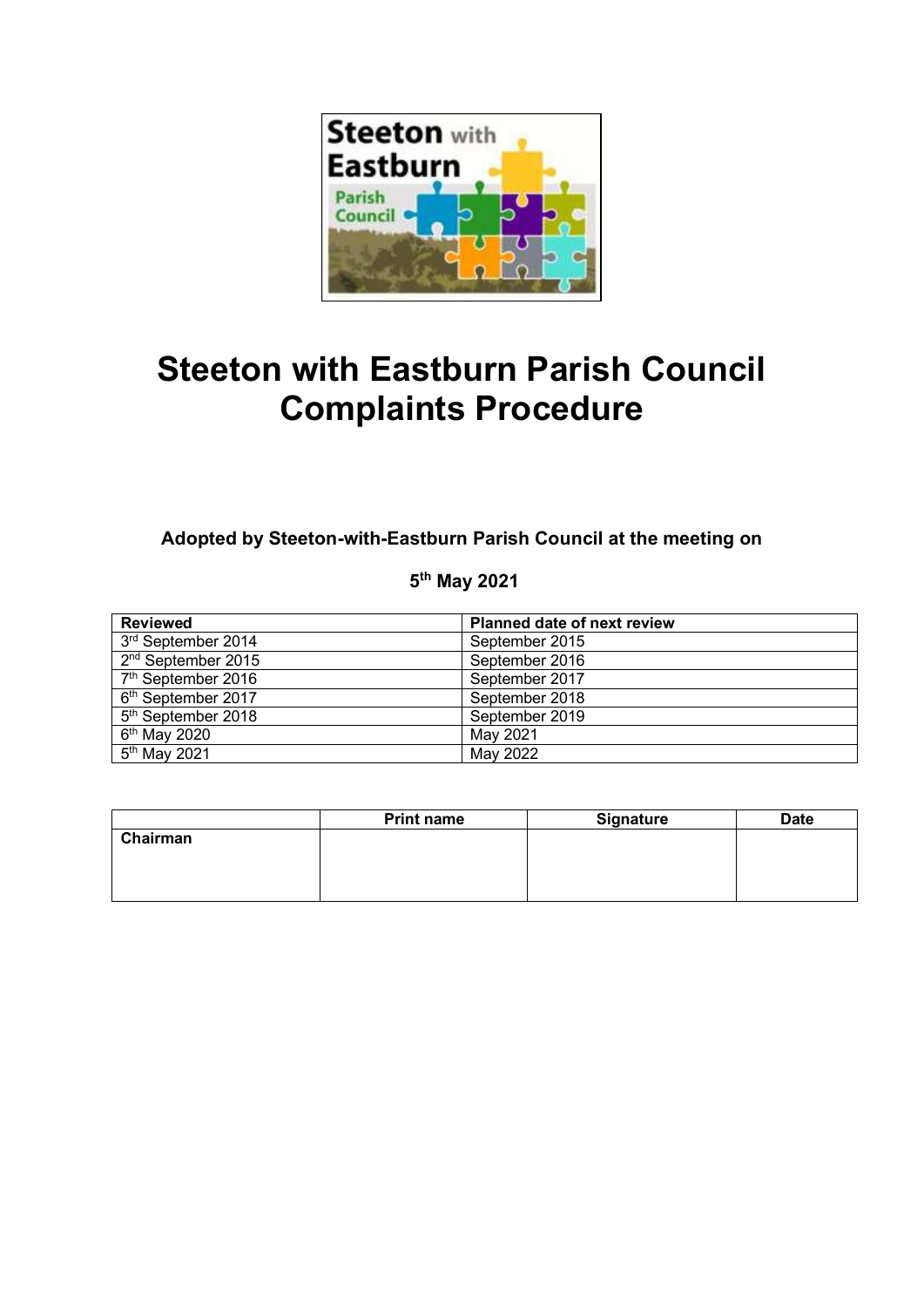# **Complaints Procedure**

#### 1. **Aim of the Complaints Procedure**

- 1.1 The Council aims to learn from complaints and, where they are found to be justified, to ensure that appropriate measures are taken to improve services**.**
- 1.2 It will:
	- ensure that anyone who wishes to make a complaint knows how to go about it:
	- respond to a complaint efficiently and within a reasonable time;
	- ensure that service users are satisfied that the complaint has been taken seriously and, where possible, reasonable measures have been taken to improve services.
- 1.3 All complaints will be dealt with in confidence, and the name of the complainant will not be revealed by the Parish Council, except where it is the wish of the complainant.

## 2. **What is a Complaint**

- 2.1 The Parish Council will investigate a complaint from a person, or their nominated representative, if it is one of the following:
	- An expression of dissatisfaction about the failure to provide or meet the expected standard of a service.
	- Neglect or delay in responding to a contact with the Council.
	- Failure to observe the Parish Council's policies or procedures.
	- Discourteous or dishonest conduct by a member of staff.
	- Harassment, bias or discrimination.
- 2.2 The Complaints Procedure does not cover:
	- Complaints about the conduct of Councillors. These should be reported to the Monitoring Officer at the relevant principal authority.
	- Where a person wishes to disagree with a Council decision or policy or makes a request under the Freedom of Information Act, whereby there are alternative processes for representation in place.
	- Anonymous complaints.

## 3. **To make a Complaint**

3.1 A formal written letter of complaint must be sent to the Clerk or if the complaint involves the Clerk, the letter should be sent to the Chairman of the Parish Council.

#### 4. **Complaint handling**

- 4.1 Within three working days of receipt of the complaint, the Clerk or Chairman will give written acknowledgement of it, provide a copy of this complaints procedure and ascertain whether the complainant wishes the matter to be treated confidentially.
- 4.2 The formal complaint will be considered at the next meeting of the Council. If more than twenty one days is to lapse between receipt of the complaint and the next meeting of the Council, the Chairman will convene an extraordinary meeting of the Council to receive and hear the complaint.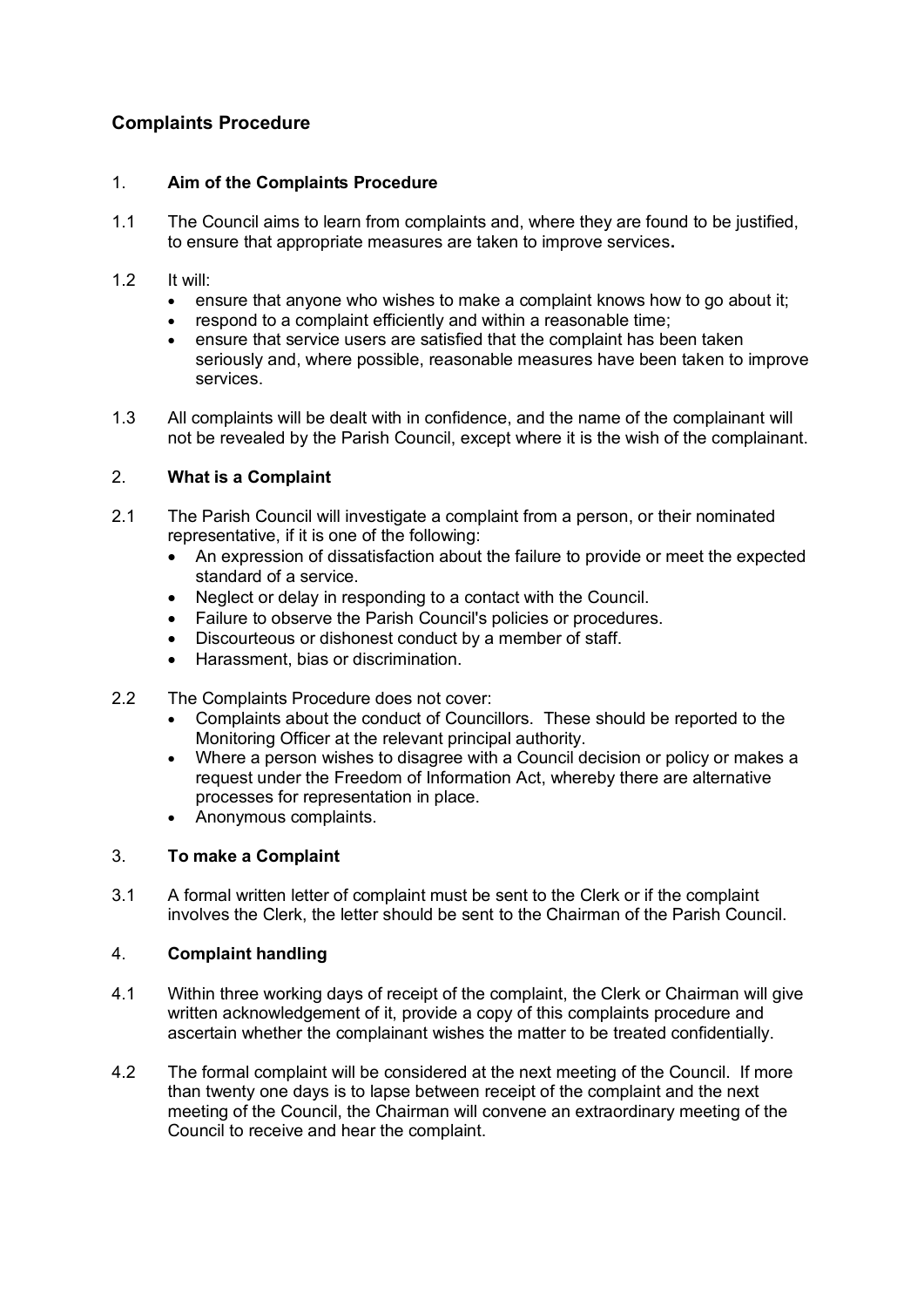- 4.3 At the meeting the Council may resolve to exclude members of the public and press to ensure confidentiality. (Depending on whether the complainant wishes the matter to be dealt with in this way).
- 4.4 At the meeting, the Council will consider the complaint and will also include on the agenda the appointment of three members to a committee with delegated power to continue handling the complaint (if necessary). The committee will have full delegated power to bring the complaint to a conclusion. The Council will also resolve which member will be the Chairman of the Committee.
- 4.5 The Council (and/or Committee with delegated power) may appoint an independent person to the committee if it resolves to do so, as an independent impartial arbitrator.
- 4.6 After the meeting, the Clerk/Chairman will write to the complainant explaining the outcome of the Council's consideration of the complaint and explaining how to take matters further if they believe this is necessary.
- 4.7 If the complainant wishes to pursue the matter, he/she must notify the Council in writing with his/her reasons for wanting to do so and a meeting of the committee will be convened for the purpose of investigating the complaint further.
- 4.8 Notice of the committee meeting will be advertised in the usual way to members of the committee, ie a summons and with three clear days' notice. A public notice will also be displayed in the usual way, ie posted in a conspicuous place in the parish and giving three clear days' notice.
- 4.9 Complainants will be asked by formal letter to attend the committee meeting and will be informed that they may be accompanied by another person.
- 4.10 At the commencement of the meeting, the Committee Chairman will explain how the meeting will proceed.
- 4.11 Complainants will be asked to provide any new information or supporting evidence to the committee and will be invited to make a verbal representation to the meeting.
- 4.12 Members of the committee will be invited by the Chairman to ask questions of the complainant.
- 4.13 The Chairman of the Complaints Committee and then the complainant will be asked to summarise their respective positions
- 4.14 The complainant will then leave the meeting and the committee will consider the further findings.
- 4.15 The complainant will be informed by formal letter of the conclusions of the process within five working days of the committee meeting.
- 4.16 The committee chairman will report the outcome of the process to the next meeting of the Parish Council.
- 4.17 Minutes of the committee meeting will be kept and will be available to all parties involved in the complaint.